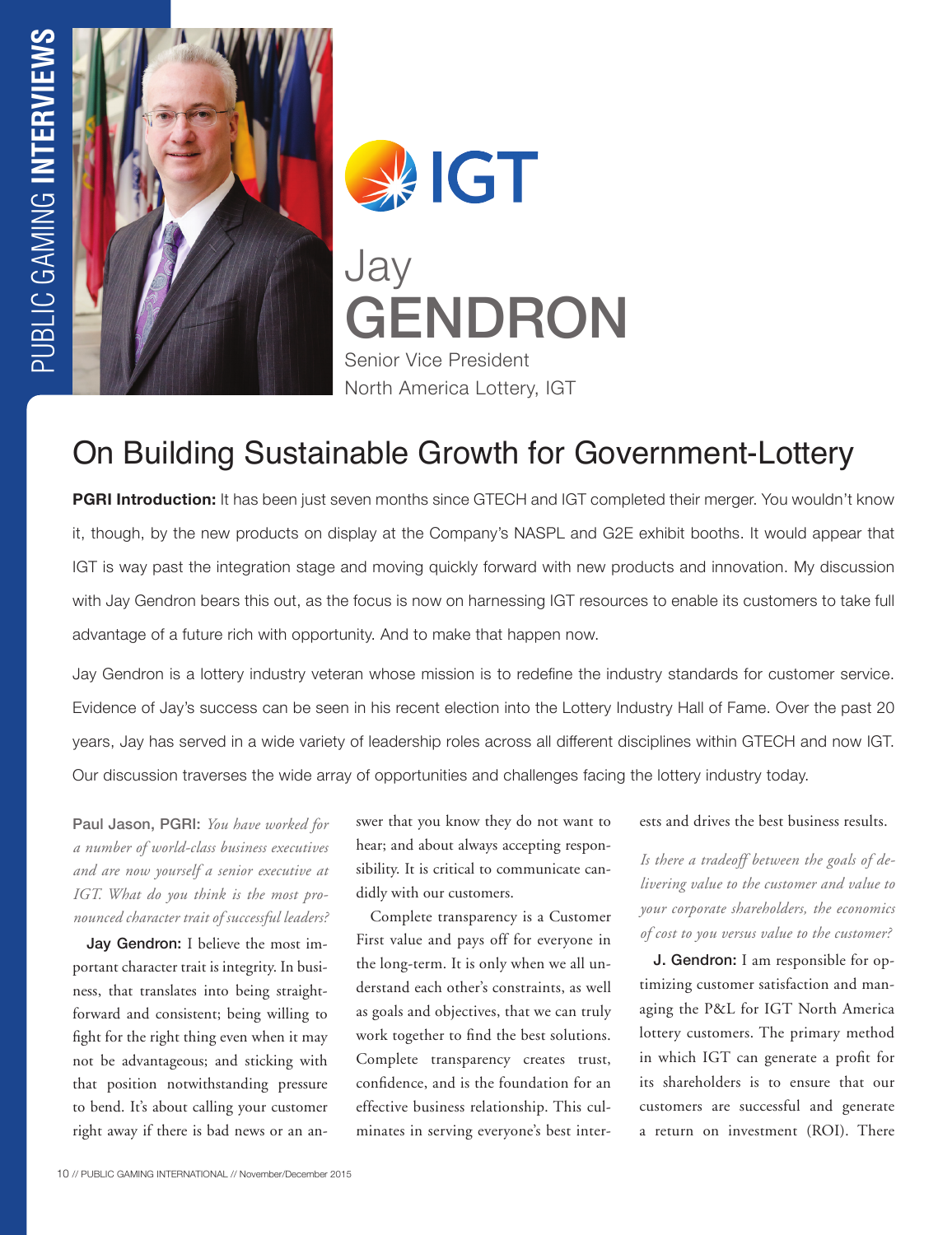is no tradeoff because the two go handin-hand—a happy customer is good for business. In my experience customers are willing to pay a reasonable premium for quality products and exceptional service. Recognizing this additional investment will bear dividends in many areas of their enterprise. That's why IGT never compromises on product quality and service. With respect to the cost-value equation, IGT's interests remain completely aligned with those of our lottery customers.

## *How has the merger made legacy GTECH better? How has it improved performance with the result of producing better results for your Lottery operator customers?*

J. Gendron: Everybody at IGT is excited about the merging of the two market leaders because we see the benefits that accrue to our customers. I'm sure there was some angst during the period of transition following legacy GTECH's announcement of its merger with IGT. It is natural for people, both within IGT and among our customers, to be concerned about how the merger would affect them. Now that the strengths and synergies of the merger have become so evident to everyone, we are all embracing the new operating structure. The focus on delivering value and superior service to the customer has never been higher.

The logic of the merger is pretty simple. Over the past number of years, the distinctions between lottery and other gaming categories have blurred. Treating them separately no longer serves the best interests of our customers operating in the different gaming categories. Our lottery customers are already benefiting by the integration of game content and development, brand licensing and technological assets, and strategic marketing capabilities that have come over from legacy IGT. The structure of the new Company is now designed to combine the resources, technologies, and skill sets

with the broadest global base of market and game development intelligence. These capabilities are all being applied to position our lottery customers for longterm success.

The marketplace is changing. It is our job to ensure that our governmentgaming customers grow. Harnessing all the capabilities of IGT—central system technologies, innovative game content, social gaming expertise, global consumer and retailer insights, as well as the broad range of assets migrating from iGaming, mobile, and electronic games, will help drive the success of lottery into a future rich with opportunity. The merger of GTECH and IGT ensures that we have the depth and scale of capabilities to help lotteries to take full advantage of growth and work collaboratively with them to shape the optimum business model evolving with the changing marketplace.

IGT has increased its investment in lottery-specific research & development (R&D) by over 50%. Additionally, traditional lottery receives indirect R&D benefits from other verticals, like iLottery, iGaming, social gaming, and electronic games. The real-world consumer market, after all, is not segmented into silos that exist independently from one another. Our new operating structure facilitates the cross-pollination of R&D and marketing intelligence so that our lottery perspective is now informed by a comprehensive understanding of the whole games-of-chance industry and marketplace.

Legacy IGT investments in R&D and the technologies of mobile, social gaming, player user-interfaces, and consumer behavior as it relates to the broader field of game-play, all far exceeded what legacy GTECH had at its disposal. The fruit of these investments is now being leveraged across the entire base of IGT customers. The legacy GTECH and IGT cultures were always focused on innovation and customer satisfaction. Combined, we are engrained with a passion for innovation and offer unparalleled breadth and depth of experienced global resources, across all disciplines to support the ongoing success of our customers.

*You have experience in all the different disciplines of business operations within IGT. That career path is typically applied to those who are being groomed for a senior management position. How have these different perspectives informed or shaped your management style? Too, from an enterprise-management point of view, how are the different world views and perspectives of different corporate divisions integrated into a single harmonious corporate mission?*

J. Gendron: I've been fortunate to work in many different areas of the company and to work for some truly great leaders. I've learned an incredible amount from my superiors through the years. Lottery is a complex and nuanced industry that intersects government and gaming. A broad and diverse perspective is necessary in order to lead us forward, and effectively respond to business issues within the appropriate context.

It is a challenge to integrate the different perspectives of the leaders in finance, manufacturing, product development, marketing, distribution, government relations, communications, sales, etc. The different disciplines bring differing priorities to the execution of the overall corporate mission. That is as it should be. However, creating alignment between these perspectives is often challenging. That's why diversity of senior leadership experience is so necessary. Each of us has passion for one of the areas and our business approach reflects that. Experience across multiple disciplines enables us to appreciate the priorities of our colleagues and be better equipped to find the mutually agreeable solutions that result in opti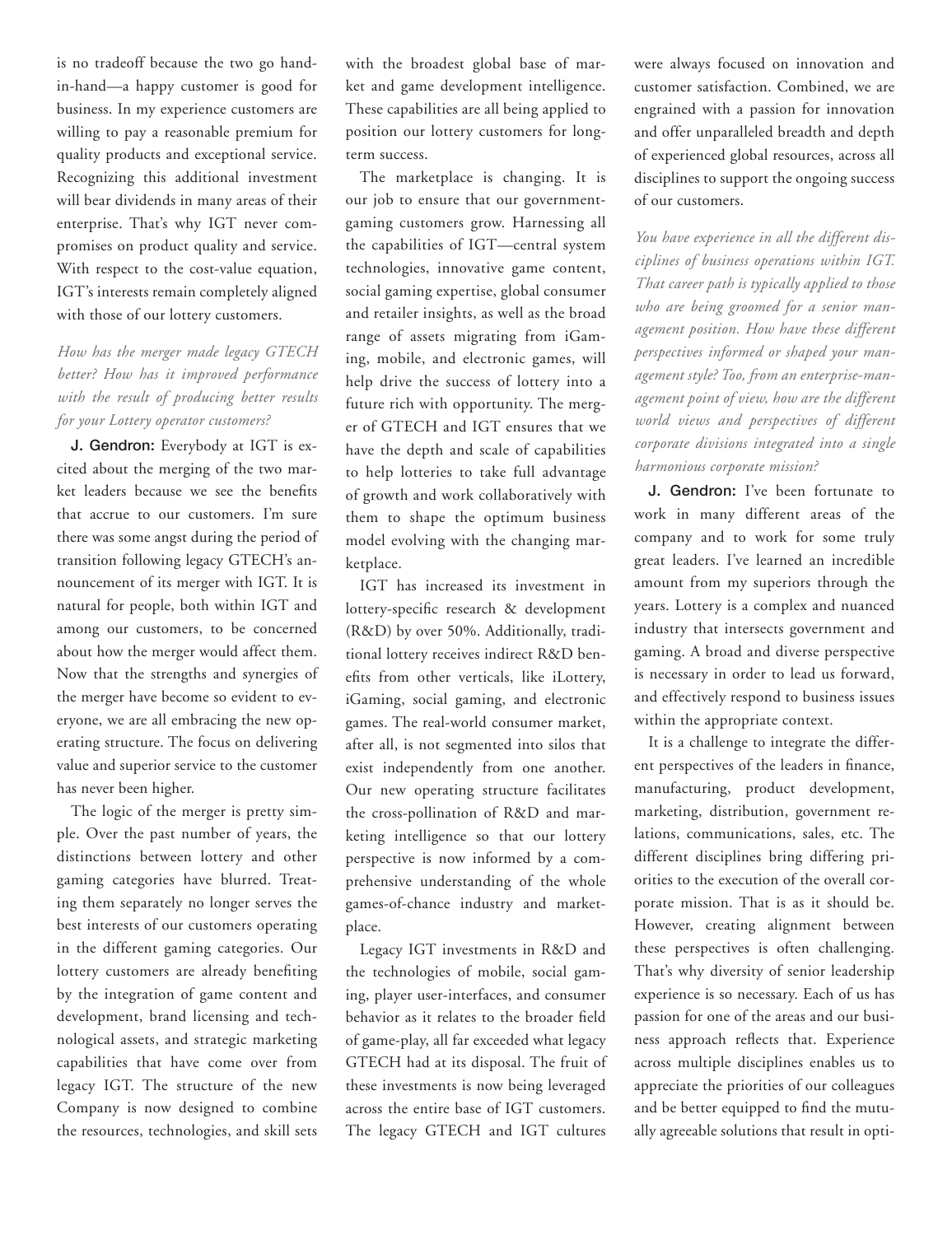mizing value for the customer. This is why IGT has prioritized diverse business training opportunities to round out our senior leadership.

*That's evidenced by what appears to be quite an explosion of innovation from IGT. The trade-show exhibits at G2E and NASPL revealed an incredible variety of new technology and products. It seems like the integration with IGT is all coming together and now you are launching the fruits of that process.* 

J. Gendron: It is an ongoing process. It certainly did not happen overnight, or without tremendous effort, focus, and energy. Our most senior leadership, the architects of the merger, always had a clear vision for how this would unfold. Notwithstanding this, it has taken the entire organization to pull together to execute on that vision to get us to this point. And, of course, we've only just begun. This is an exciting time of tremendous transition for the entire industry. The opportunities are incredible, but the way forward will have challenges. IGT is set on an accelerated track to deliver on this potential—to enable our customers to take full advantage of the opportunities, and to future-proof against the inevitable challenges within the industry.

# *The opposition of NACS to meeting the needs of its own customers is frustrating for many of us. What can we do to enlist the support of NACS for online iLottery sales?*

J. Gendron: NACS leadership continues to lobby against Internet sales, and unfortunately promote the false notion that online sales will hurt the sales of its members' bricks and mortar locations. To convince NACS that online sales will raise the watermark across all distribution channels, U.S. lotteries need to continue to develop programs that will prove what the international lotteries have seen over the last two decades. In both Georgia and Michigan, for example, the lotteries developed a retail component to their online sales program

which proved vital to build retail cooperation and trust. This proved to be very successful. The sales of traditional lottery sold in retail stores have grown right alongside similar results with the Kentucky Lottery when it begins online sales shortly.

As an industry, our collective messaging needs to be that the land-based retailer is and will continue to be our number one priority. That is true even in those markets where iLottery is most developed, as in the Scandinavian countries. However, all lotteries must reach out and be relevant to the next generation of lottery players. Lottery is modernizing in every way and should be an invaluable partner to the modernization of land-based retailers as well.

*Frankly, it seems to me that retailers need our help to make themselves more relevant to the modern shopper. Why couldn't Lottery take a technology leadership role and help retailers to modernize for the benefit of the retail shopper? Integrating an online component would simply be a part of that process.* 

J. Gendron: We should also keep in mind that interactive isn't just about Internet sales. It also includes mobile phone applications with a robust set of features and functionality to support the retail channel. That includes things like proximity marketing, digital play slips, jackpot alerts, barcode scanners for checking tickets and entering alternate second-chance drawings, general game information and instruction, retail location finders, winning numbers, etc. So there is tremendous variety of other value-adding components to interactive than just enabling online product sales. Lotteries are building out a database of registered players, which will open up a whole new channel of communication for them to interact with the players. Direct target marketing, retail cross-sale promotions, co-branding initiatives, and many other innovations will drive players back to retail and improve consumer awareness of, and affinity for, the countless other products sold in the retail environment.

Internet sales channel. We look forward to ate and respect the concerns of our retail We need to be collaborative and apprecipartners, and ensure that there is an open and consistent line of communication. The facts as revealed by the experience of other operators already selling online will help U.S. retailers overcome their natural fears as long as we continue to make them part of the value equation. Then, and only then, the result of modernization will be good for everyone, and drive a new generation of consumers into their stores with mobile co-op offers and the like.

### *IGT and its Lottery customers have far more resources and technology and vision than retailers. How is that being applied to help retailers to modernize and be more successful?*

J. Gendron: The pace of change at retail is exponential. And we are committed to looking closely at advances in the retail environment and understanding emerging and future trends. In fact, we have created relationships with a number of innovative and future-oriented companies to work with us to drive change and progress at retail. We are working to translate these combined resources into the development of a smart open technological platform and a broad suite of solutions that will help deliver our lottery retail vision of the future. Consumer driven, retailer friendly, open, and agile platforms deliver a greatly enhanced player experience at retail. This approach will require innovation, and not just from a technology perspective.

Lotteries and their commercial partners need to offer more flexible business models for our retailers. The cashless retail trend is one example. Simplifying of lottery account management for retailers is another. IGT's national customer Retailer Innovation Workgroup is working diligently on various strategic initiatives like "scan base trading," and employing Big Data analyt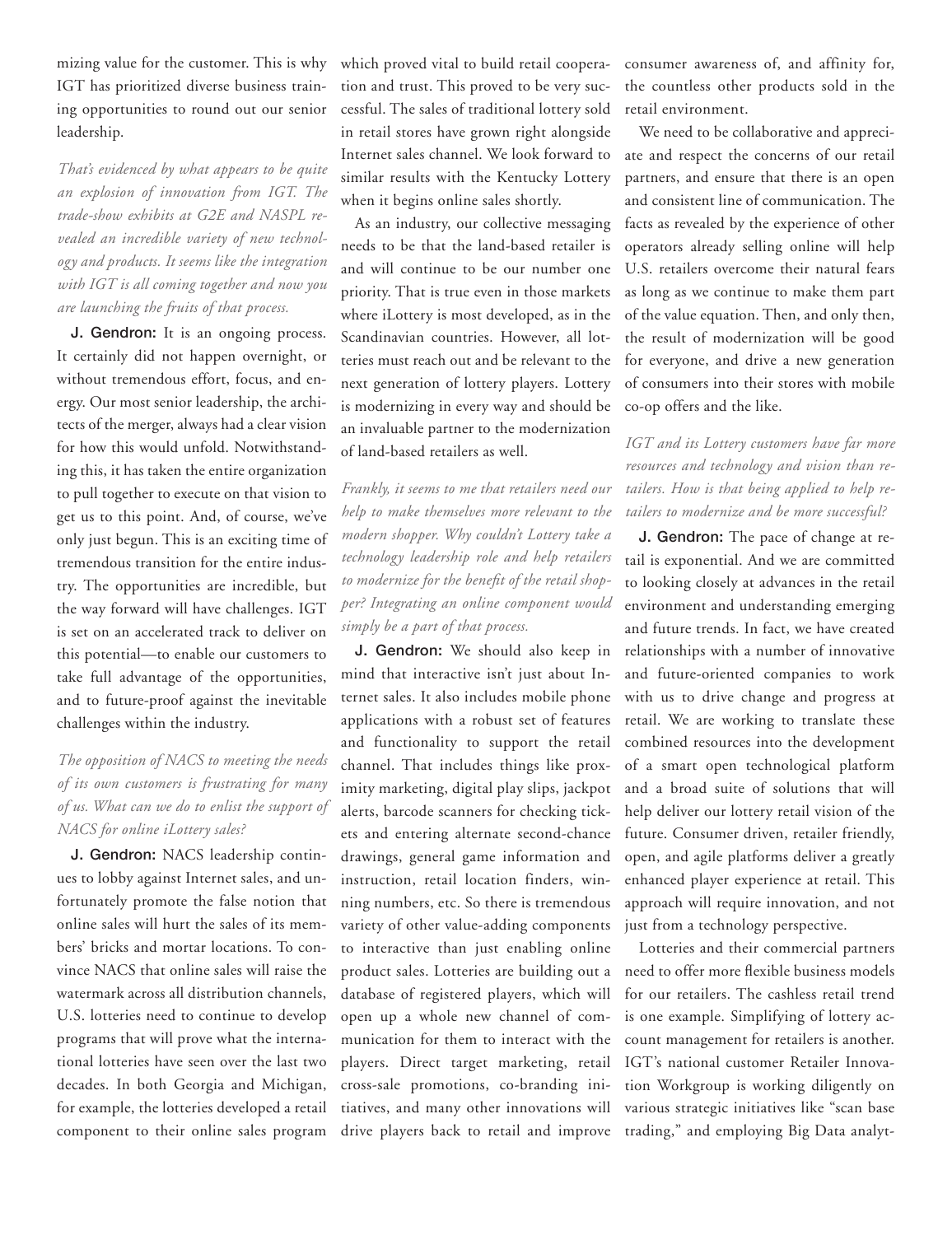ics that convert data into actual insights to drive optimized retail performance. One area where lotteries can potentially take a leadership role is in proximity marketing which includes leveraging a mobile application which most lotteries have, retail locations equipped with beacons which some lotteries have, and back-end content and management systems that channel content to the customer user-interface, and coupon incentives to be delivered to the mobile. Progressive retailers are already experimenting with this technology to gauge consumer acceptance and adoption. Of course, the implementation must be compliant with state statutes and jurisdictional regulations.

# *It seems like IGT has made a special effort over recent years to be more flexible and open to helping lotteries integrate third-party suppliers and vendors.*

J. Gendron: We understand we are not the only source of innovation. We want our customers to have the very best products and services to drive their business forward. We will negotiate with third-party vendors and work with our customers to integrate new technologies into the infrastructure. Linq3 is an excellent example that comes to mind. We have worked with our customers in California and Missouri to enable the implementation of Linq3's play-at-the-pump technology.

## *And your new Aurora platform is designed with the flexibility to reduce the cost of integrating third-party technology into the IGT infrastructure, isn't it?*

J. Gendron: Our new Aurora platform builds on the success of our Enterprise Series system. It provides an entirely new level of system flexibility to seamlessly integrate third-party applications for games. Additionally, we are working with our competitors to form standard APIs for all platforms in the industry.

The integrity of our system and our data funds that lotteries are able to return to

has always been paramount; 100% accountability and data integrity are a mandate. We will therefore always be cautious and diligent in managing third-party interfaces. We are fortunate our brand new Aurora platform is the most technologically advanced and is explicitly designed to make the integration process far more streamlined and efficient to reduce the cost and time of modifying software to make it interoperable and integrate third-party solutions.

*Consumers are expanding their adoption of cashless payment methods and this trend is expected to explode in the coming years. How can Lottery and its retailers make these options available to the consumer?* 

J. Gendron: There is an explosion of innovation in the cashless payments space. The consumer is quick to adopt cashless payment methods. Our industry has long been a purely cash-based business. We believe, though, that lotteries would see incremental sales from expanding the payment options. Cashless is particularly important as lotteries strive to be relevant to the next generation of lottery players. Very few of them carry any cash. In addition to traditional cashless payment vehicles, like debit and credit cards, IGT is working to integrate the latest in cashless methods such as Apple Pay, Google Wallet, and others that will be hitting the market soon. The evidence is in—expanding the variety of payment choices almost always leads to an increase in lottery sales.

The low hanging fruit is found in the checkout line. Some lotteries have initiated marketing campaigns to educate retailers that cashless options lead to an increase in sales. Self-service is ready for cashless but there remains some questions around the business model. Retailers and lotteries are concerned about the banking fees associated with accepting credit and debit cards. These fees would take a cut of either the retailer commissions or the net

#### good causes.

*Lotteries perform a whole variety of business functions. Some lotteries operate with a superlean staff and outsource most of those business functions. And others opt to do more things themselves. How might lotteries go about the business of assessing the pros and cons of these various outsourcing options?*

J. Gendron: First, there's no single 'best model' for operating a lottery. We have strong partnerships with both high-outsourcing and low-outsourcing clients, and everything in between. It is really the decision of governments and lotteries as to how they elect to develop their operating model to optimize performance. Among the most important factors for success is the quality of the business partnership between the lottery and its key suppliers. That includes the systems provider, the instant ticket printing companies, advertising firms, and internal and external business execution teams. Many U.S. lotteries struggle with insufficient funding for new game innovation, for advertising, and for just keeping pace with the diverse skill sets needed in the changing marketing landscape. More strategic outsourcing can be an effective tool to resolve some of these issues as long as all parties are aligned and incentivized around a common business goal. And that last part is of particular importance.

The alignment, trust, collaboration, and commitment are what really make the difference in the business performance and outcomes produced by the diverse stakeholders that support lottery operations. Without this level of alignment, outsourcing cannot succeed and simply adds more complexity by slowing down decision-making and suppressing the agility and flexibility a modern lottery needs to sustain growth.

So the guidance that we have for lotteries that are evaluating the various insourcing and outsourcing approaches is pretty simple. Based on the legislative, regulatory,